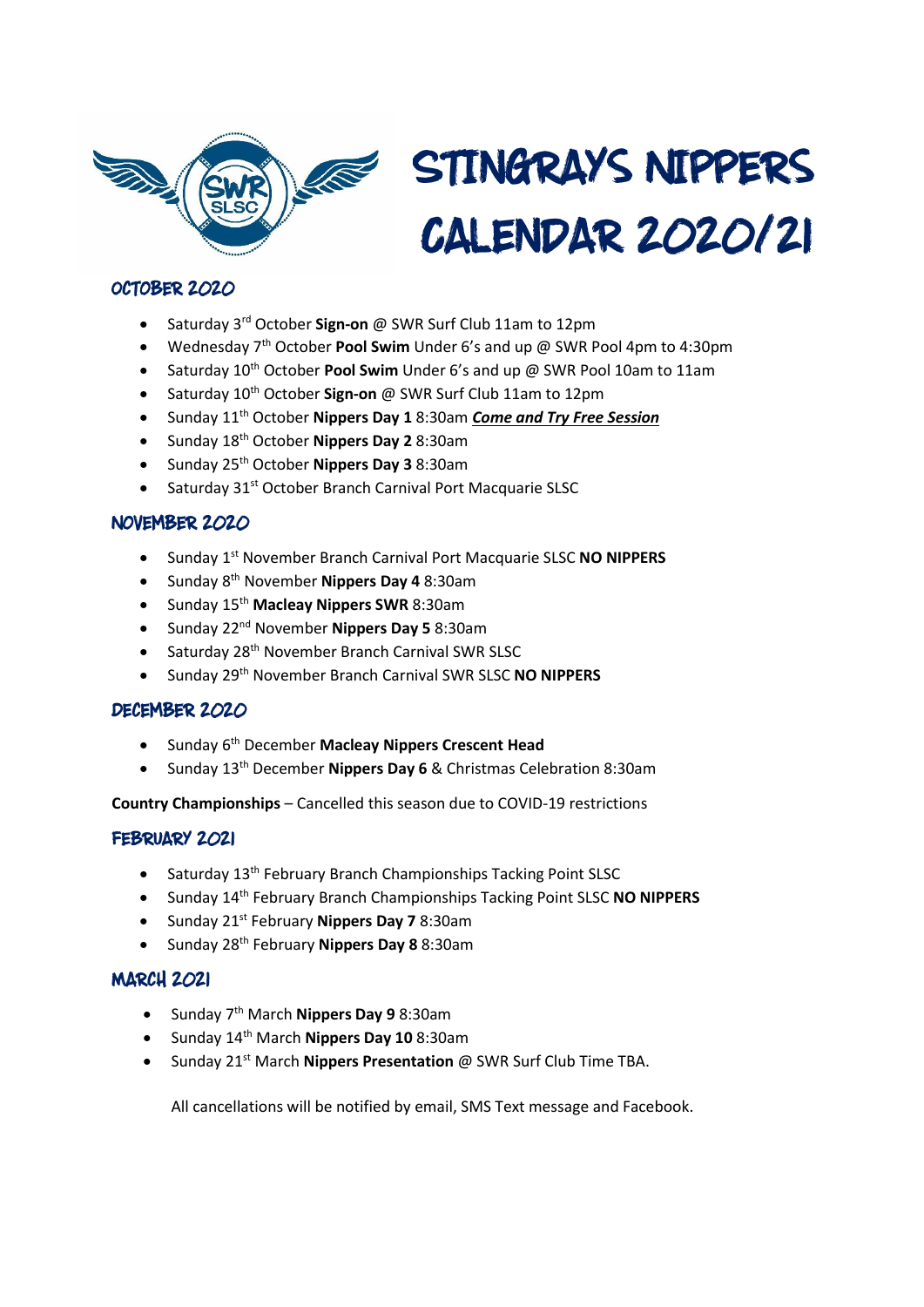

# STINGRAYS NIPPERS **INFO 2020/21**

The South West Rocks SLSC Board of Directors would like to welcome all our Nippers and their families, both returning and new, to the 2020/2021 Nippers Season.

NIPPER MORNINGS - Nippers starts at 9am sharp on the nominated Sundays throughout the season. Please arrive at 8:30am to ensure that you have your child's attendance marked off with their Age Manager. This season we also need to abide by COVID-19 restrictions so all family members who are in attendance need to also sign the register or log in via the QR code. After registering, family members are encouraged to assist with setting up of the beach activities. At the conclusion of Nippers please assist in packing away as well.

**FAMILY HELP** – The Nippers program can only run efficiently if families assist. It is important that each family participating offers some support to the Nippers Program, this can be as an age Manager, point scorer, BBQ helper, setting up, packing up the beach, entering data into the portal for carnivals, fundraising, water safety, officiating at carnivals, first aid officer. There are many roles that need support if we want to ensure an efficient and exciting Nippers program.

LOOKING THE PART - It is always compulsory for PINK HIGH VISIBILITY VEST to be worn. Coloured Age Caps are to worn while participating in Nippers and SWRSLSC Competition Caps are worn at carnivals. Other merchandise is limited this year but we are planning to revamp the range this season ready for the 2021/2022.

**GET IN THE KNOW** – All information regarding Nippers will be posted on our Facebook page, this is our preferred contact method, but bulk emails and SMS texts will also be sent out to members for important information. Please reach out to myself or any member of the Board of Directors if you have any ideas or need any information as we encourage open communication.

**WATER SAFETY** - SWRSLSC is required to provide water safety whilst water events are being conducted (training, Nippers, and carnivals). Water safety must hold a proficient Bronze or SRC and be dressed in either an orange vest or cap or red and yellow patrol uniform. Assistance in this area is vital in giving our kids the necessary water time to improve their surf skills.

**OFFICIALS** – SWRSLSC needs families that are willing to obtain accreditation that will allow them to become an official at competitions. Each club is required to supply officials on a ratio of 1 official to 10 competitors. If we are unable to provide officials we may be withdrawn from carnivals or the number of competitors restricted. Please see a member of the Board if you are interested in becoming an official.

PROFICIENCY - This season has seen changes to the requirements for proficiencies, all ages from Under 6's up are now required to complete a preliminary evaluation in still water before any junior water activities can be undertaken. These will be held at the SWR Pool and the dates are outlined in the calendar. Please note that the club does not teach swimming, however it is a major component of surf lifesaving so it is STRONGLY recommended that your child takes part in a regular learn-to